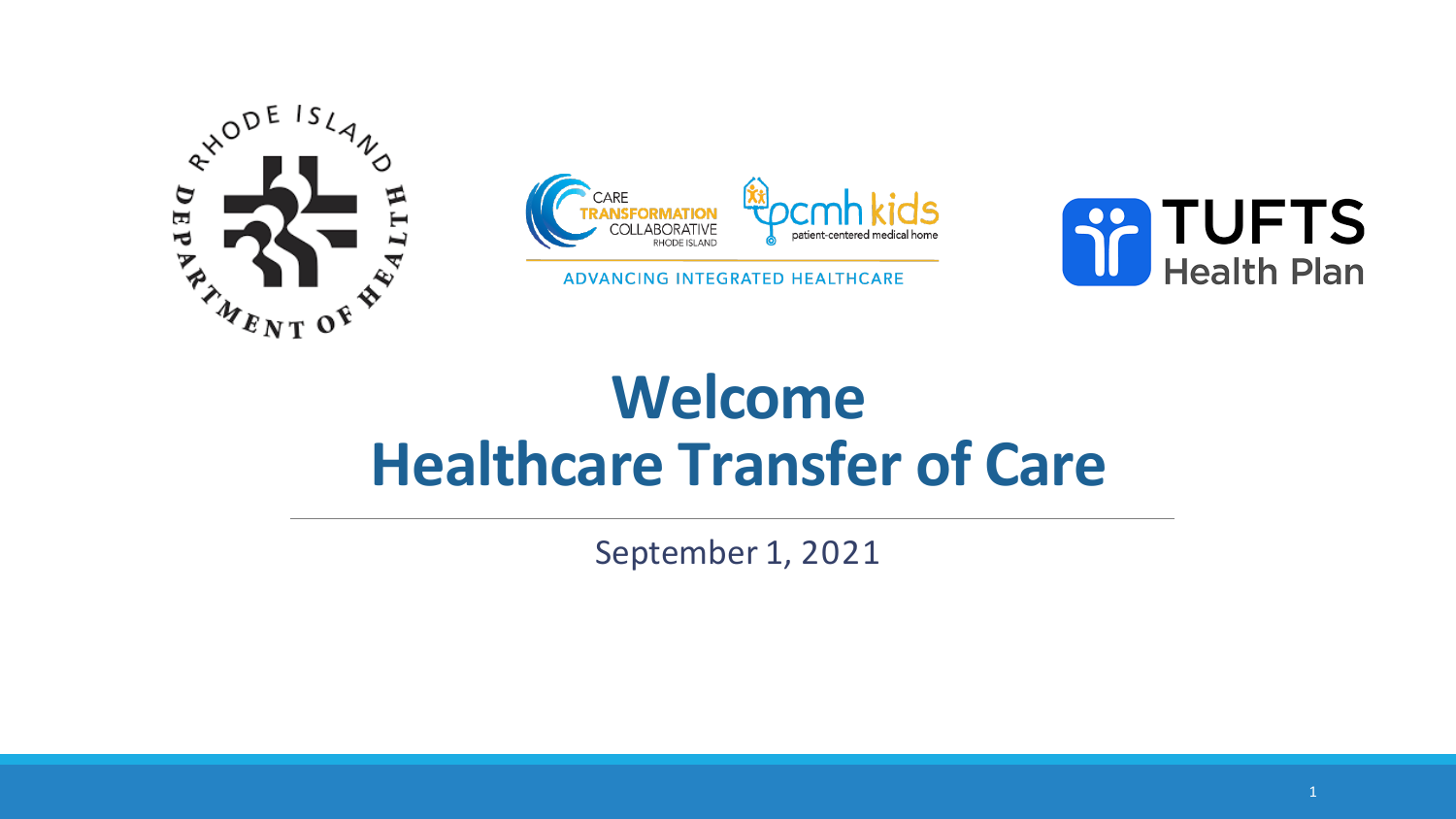## **Agenda**

| <b>Topic</b><br><b>Presenter(s)</b>                                                                  | <b>Duration</b> |
|------------------------------------------------------------------------------------------------------|-----------------|
| Welcome & review of Agenda<br>Susanne Campbell, CTC-RI Senior Program Director                       | 5 minutes       |
| <b>Summary of Progress</b><br>Susan Dettling & Suzanne Herzberg                                      | 10 minutes      |
| Dyads Report Out - Successes, Challenges, Plans<br>Peggy McManus & Patience White to assist with Q&A | 60 minutes      |
| <b>Next Steps</b><br>Susanne Campbell, CTC-RI Senior Program Director                                | 15 minutes      |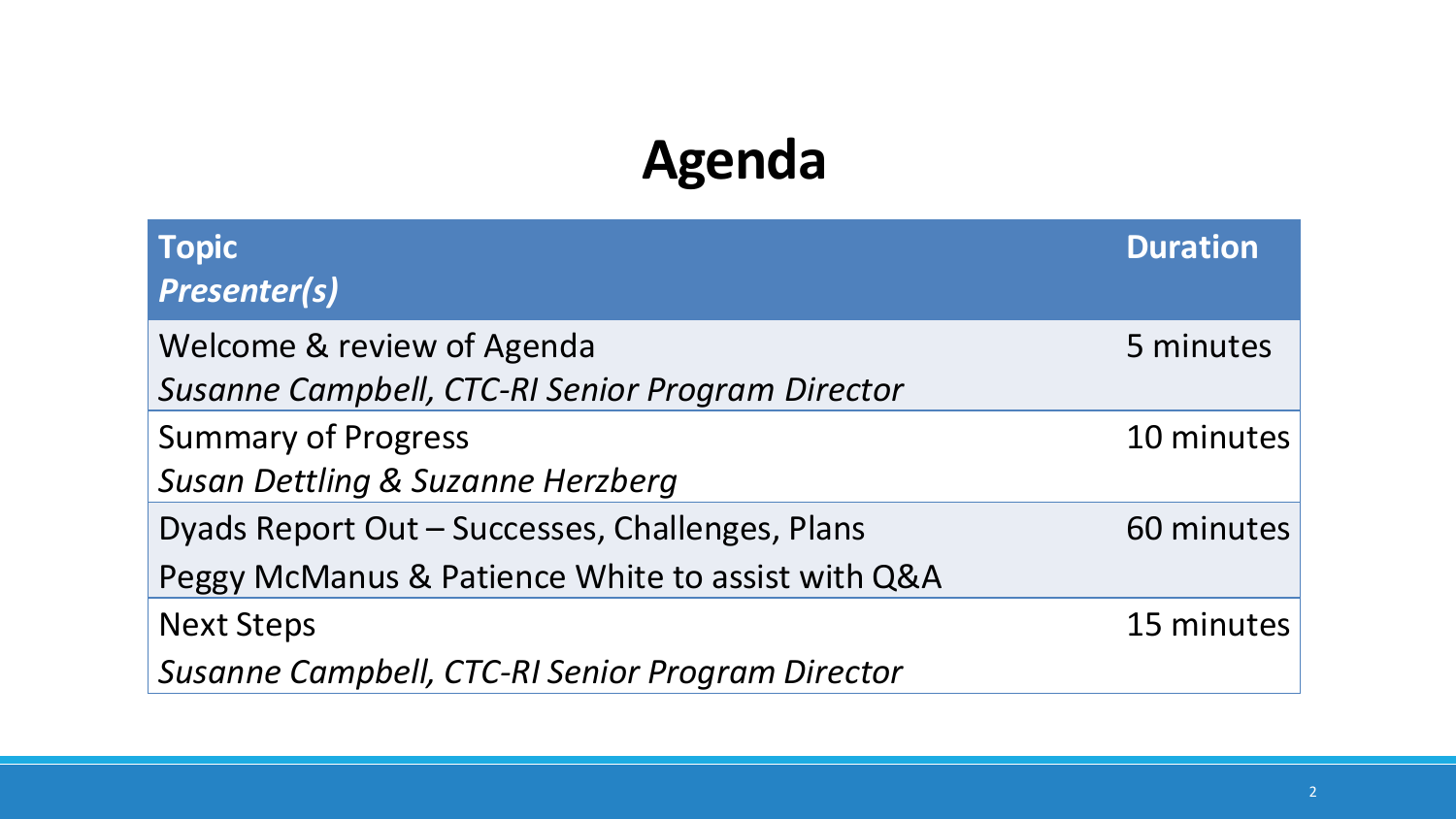

## **Progress Made**

- **Tracking sheets have been revised to meet the practices' needs.**
- **Patients have been identified for the transition.**
- **Practices are in the process of reaching out to patients**
- **Practices have completed their FAQs**
- **New Patient Packets are being formed.**
- **Joint telehealth visits are being discussed**
- **Practices are meeting with practice facilitators**
- **Rhode Island HCT from Pediatric to Adult Health Care is partnering with other states: Massachusetts and Arizona**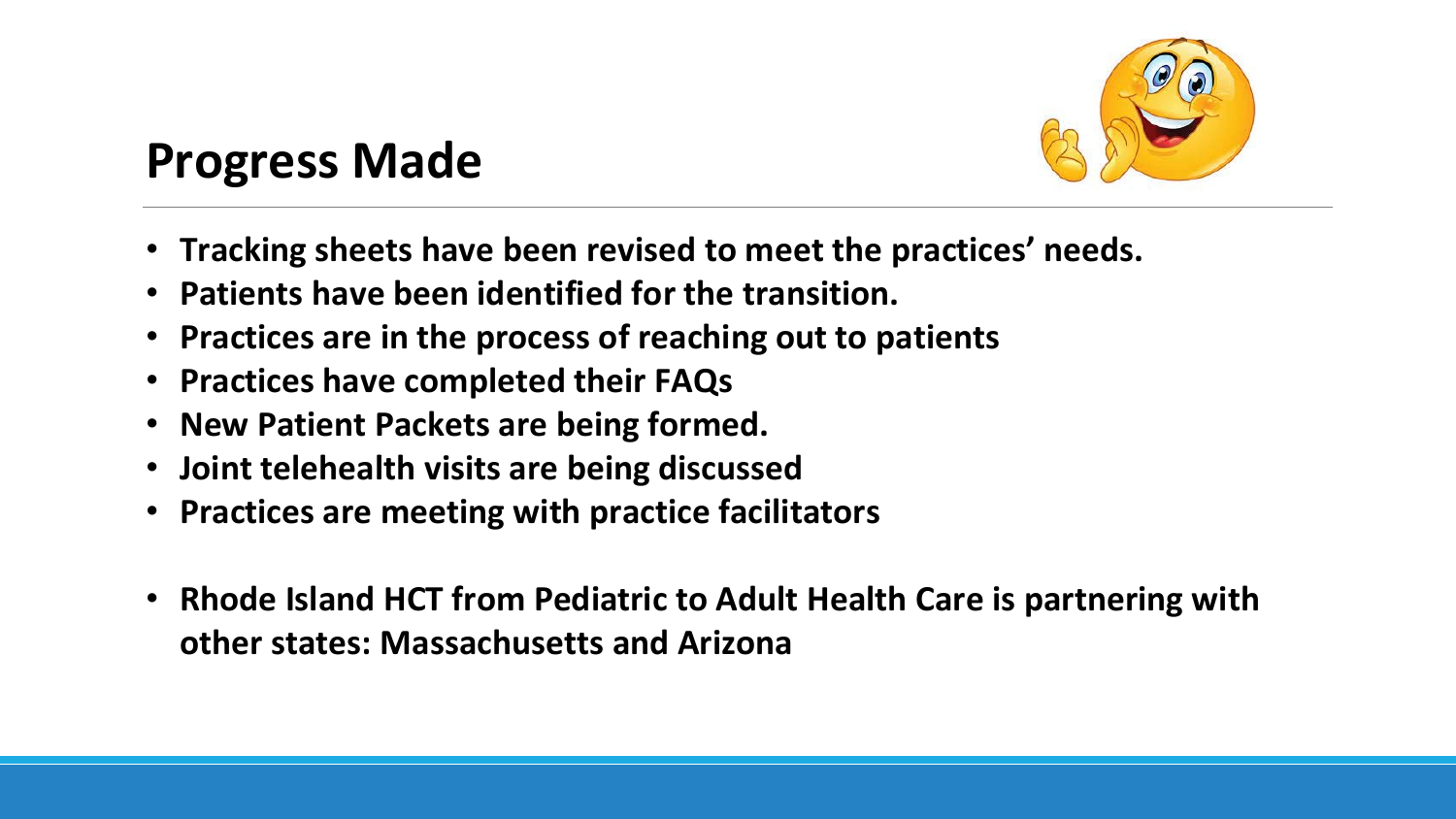### **COASTAL: Waterman Pediatrics & E. Providence Internal Medicine Successes, Challenges & Plans**

| <b>Successes:</b>                                                                          | Ch  |
|--------------------------------------------------------------------------------------------|-----|
| Incorporating the voice of YA and families in the process of being transitioned:           |     |
| Asking YA about provider gender and location preference                                    |     |
| <b>Use of Healthcare Transition Readiness Assessment:</b>                                  |     |
| Waterman Pedi uses own tool and conversations starting at age 13; NCM also assists YA      |     |
| with HCT                                                                                   |     |
| <b>Guardianship:</b>                                                                       |     |
| Address with high-risk patients/families                                                   |     |
| <b>Joint telehealth visit:</b>                                                             |     |
| Planned approach: use NCM to NCM/Care Navigator, packet mailed to young adult first,       | Pla |
| Doximity will be offered; FAQ will be reviewed with YA as well as the "new patient         | En  |
| packet"; remind YA reminder about new PCP appointment (follow up email reminders as        |     |
| well)                                                                                      | be  |
| Healthcare transition within/out of System of Care:                                        | Tal |
| Have YA fill out ROI                                                                       | ne  |
| <b>Customization of Registry:</b>                                                          | en  |
| Update Patient Portal to YA email information                                              | Co  |
| <b>Use of FAQ Documents:</b>                                                               |     |
| FAQ Document is part of the welcome packet to later discuss in joint telehealth visit with |     |
| <b>NCMs</b>                                                                                |     |

#### **Challenges:**

- YA has a lot of paperwork to fill out
- Need to ensure that small PDSAs are conducted at each step of the process
- Limitations when doing transfers outside of Coastal, need to wait for release before moving forward

#### **Plans:**

**Enhanced partnership and communication between pediatric and adult practices:** Iking thru workflow has been very positive; w process in eCW for "telephone icounter" to do the ToC; goal is to inform astal to help improve ToC across the system

#### What can your fellow practices assist you with in developing a sustainable HCT process in your practice?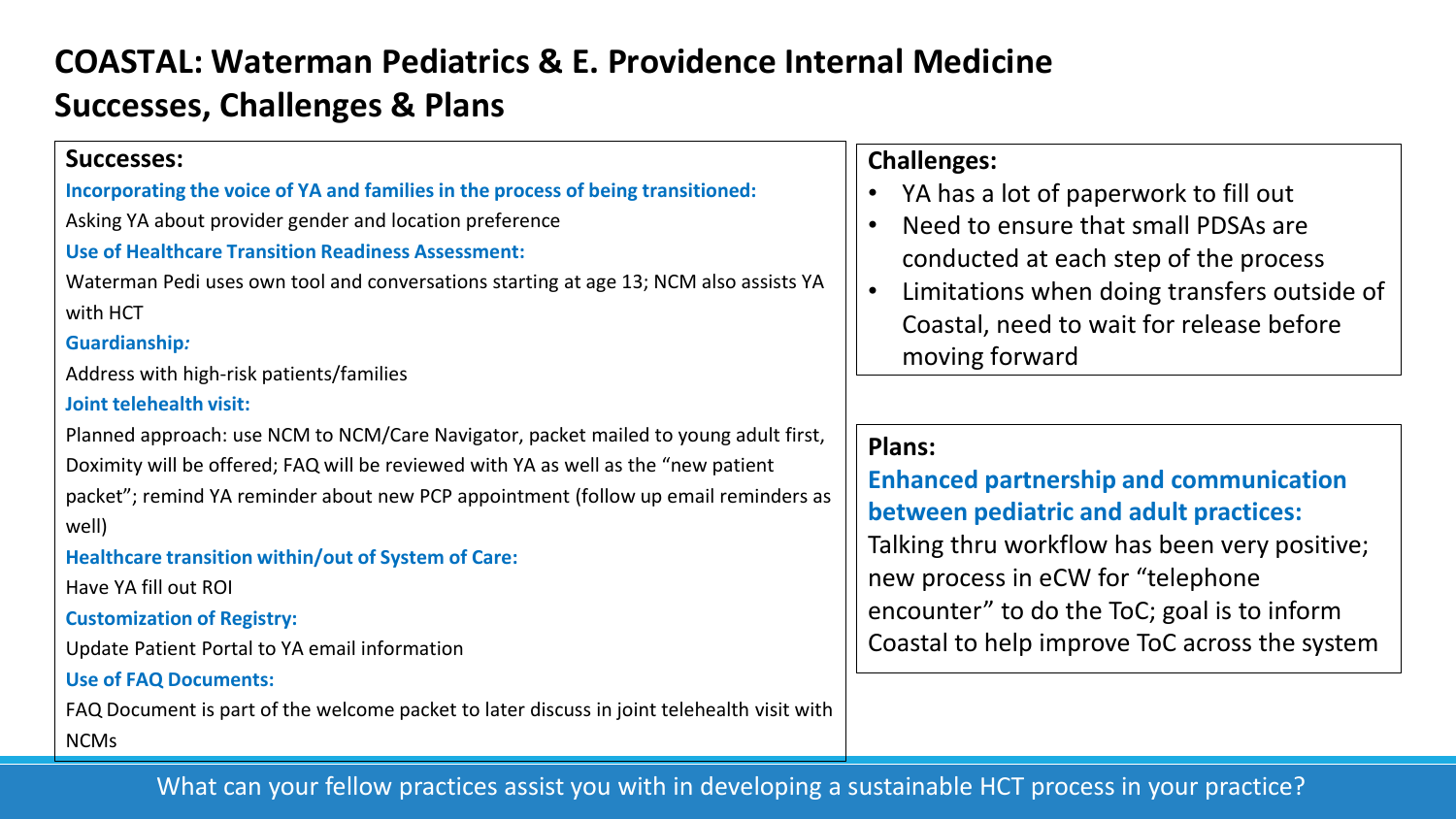### **COASTAL: Narragansett Bay Pediatrics & E. Greenwich Primary Care - Successes, Challenges & Plans**

#### **Successes:**

### **Incorporating the voice of YA and families in the process of being transitioned:**

NBP is using a transition cover letter, care plan document and HCT readiness assessment – shared with 3 of 5 patients thus far

#### **Use of Healthcare Transition Readiness Assessment:**

2 young adults have completed the HCT readiness assessment **Guardianship***:*

NBP has located resources to share with parents of complex patients

#### **Joint telehealth visit:**

NBP & EGPC have completed one joint telehealth visit, with actual in person visit scheduled 3 months out

#### **Process for transition within eClinicalWorks**

Using electronic telephone encounter to initiate the transfer of care

All 4 Coastal practices will meet to leverage effective workflows within eCW

#### **Challenges:**

#### **Joint telehealth visit:**

Working out process for better scheduling; determine who has responsibility for patient care after the joint telehealth visit (adult practice) **Keeping the patient engaged:** 

We want to make sure patient stays engaged with us and interacts going forward in the new office (no-shows are typically aged 25 and under)

#### **Plans:**

**Joint telehealth visit – need to have a more defined** script (pediatrician/ adult) **Evaluating the first adult visit/ transition process** *–* examine tool and process to use to survey patient after first adult visit **Educate patient –** make YA aware of th adult programs that may be of benefit to them, use FAQ in transition packet and new patient packet

#### What can your fellow practices assist you with in developing a sustainable HCT process in your practice?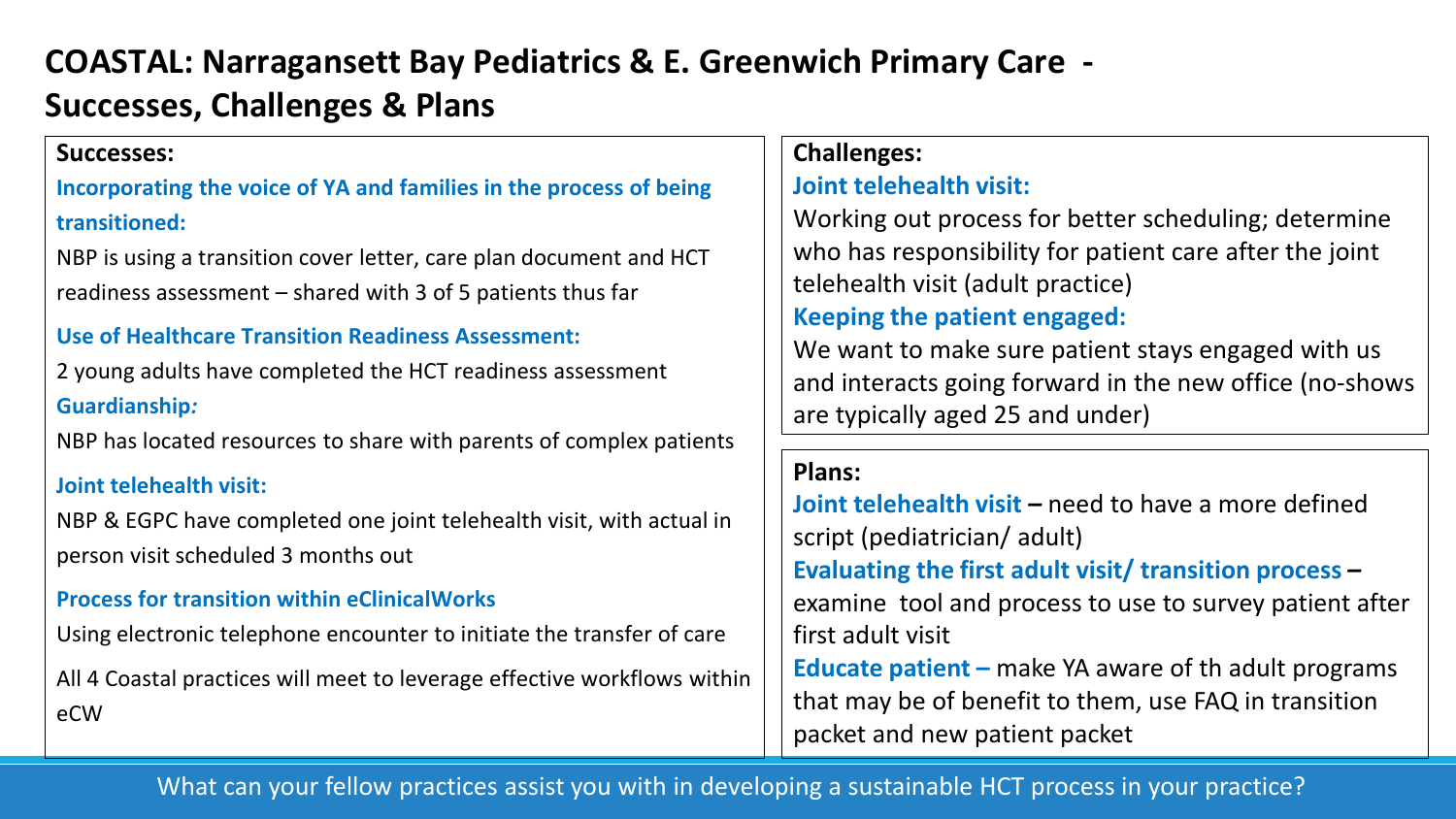## **Dr. Chad Nevola / Pilgrim Park Physicians Successes, Challenges & Plans**

#### **Successes:**

- Dr. Nevola has engaged 6 young adults (YA), 2 have committed to follow up with Dr. Grande. One YA is complex (ADHD), and will schedule with adult practice in 3 mos. The other YA will schedule PE in 10 mos.
- Dr. Grande has used the integrated KRAMES patient education that can be customized and printed from EPIC.

#### **Challenges:**

- Dr. Nevola Trying to get YA to commit to transition. Staffing at pediatric practice has been difficult this summer, staff out on medical leave and need to use temp staff.
- Dr. Grande the YA is not interested in accessing healthcare. Not a lot of need for healthy YA, except school physicals, or ADHD medication refills.

#### **Plans:**

- *Incorporating the voice of the youth and families in the process of being transitioned -* Dr. Nevola has modified the "Care Plan" template for the young adult to complete their healthcare goals, priorities and concerns.
- *Use of FAQ document*  Dr. Nevola has tested the adult FAQ with YA who are engaged. One idea was to send "transfer packet" to YA via patient portal prior to last visit. Developing workflows in EPIC, once tested will consider spreading to system of care. Dr. Grande willing to adjust this document once it is tested.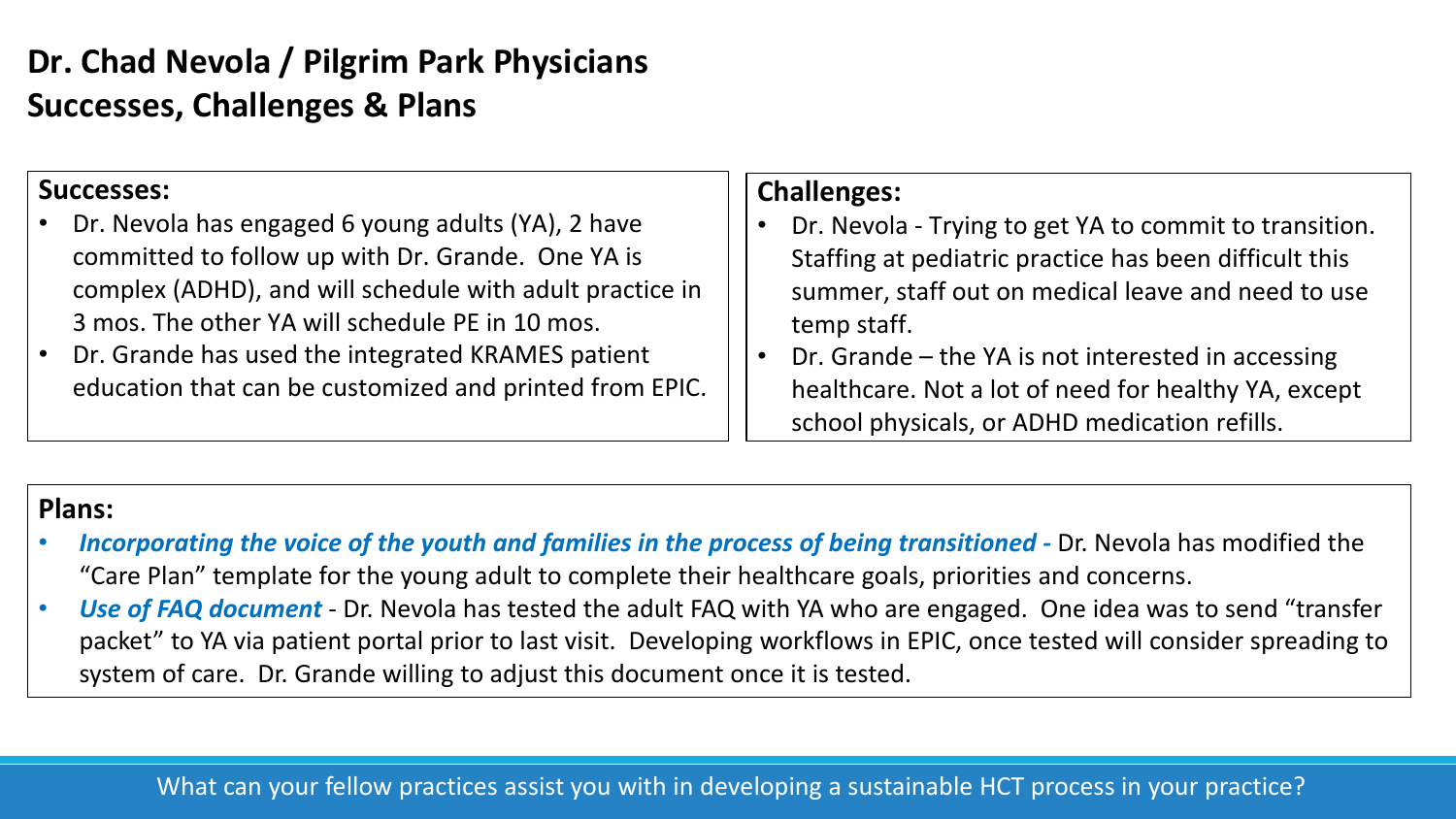## PROVIDENCE COMMUNITY HEALTH CENTERS

PEDIATRIC TO ADULT - TRANSITION OF CARE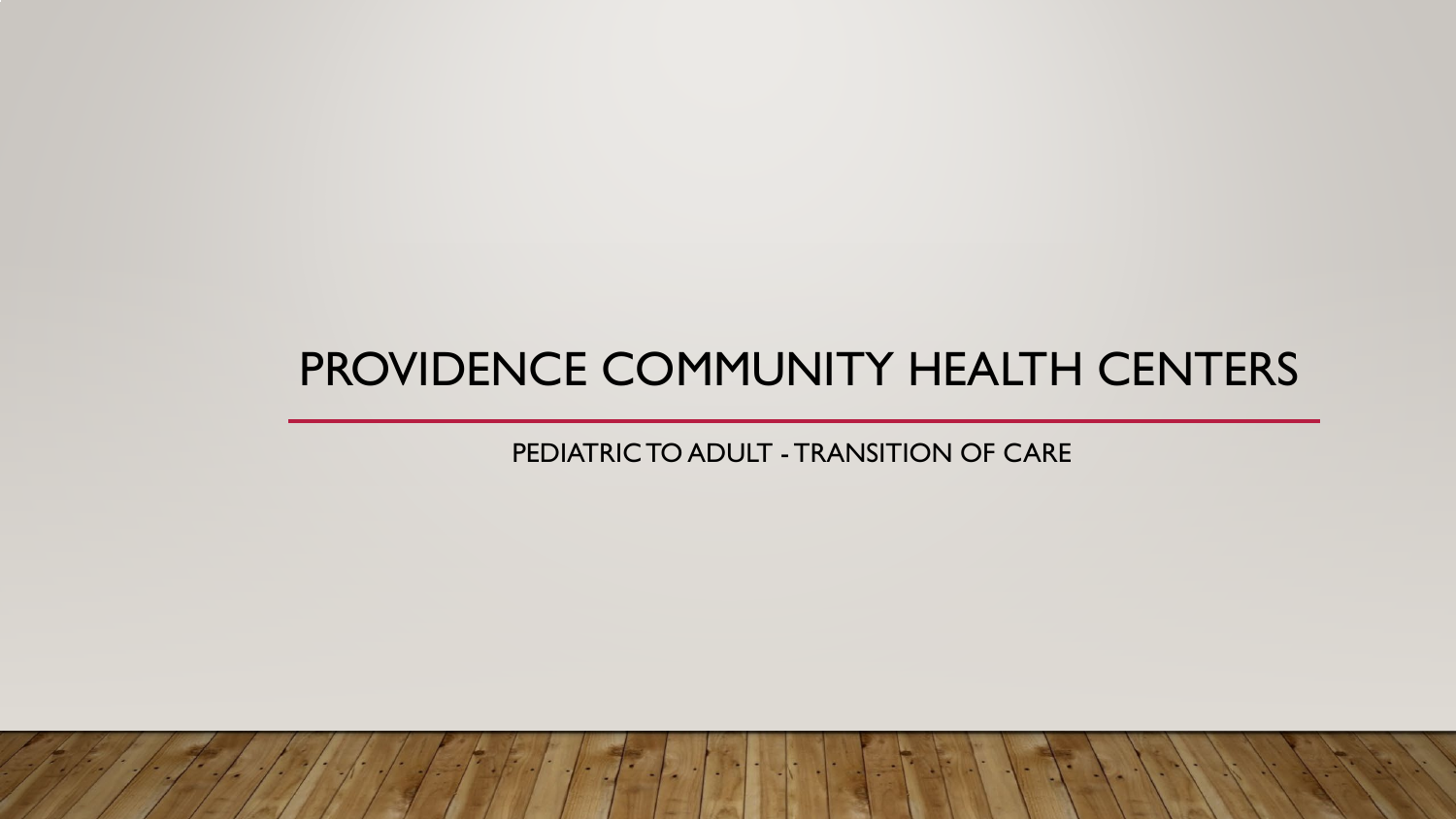## PEDIATRIC TO ADULT - TRANSITION OF CARE SUCCESSES

- Completed Full Presentation to the Care Teams Involved
- Full Commitment From all the Care Teams Involved
- Use of Healthcare Transition Readiness Assessment and Transition Tracking Tool Got Transitions
- PDSA Created
	- Modified the HCT Readiness Assessment Got Transitions
		- To be Completed by Pedi RN at Last Pedi Visit
		- Tested this Assessment Tool with Pediatric Sample and Identified Areas for Additional Educational Needs
	- Modified Transition of Care Letter Focusing on the Patient Versus Patient and Parents
- Number (8) of Pedi Patients Scheduled with their New Adult Provider
	- Completed a Meet and Greet with the Adult Care Team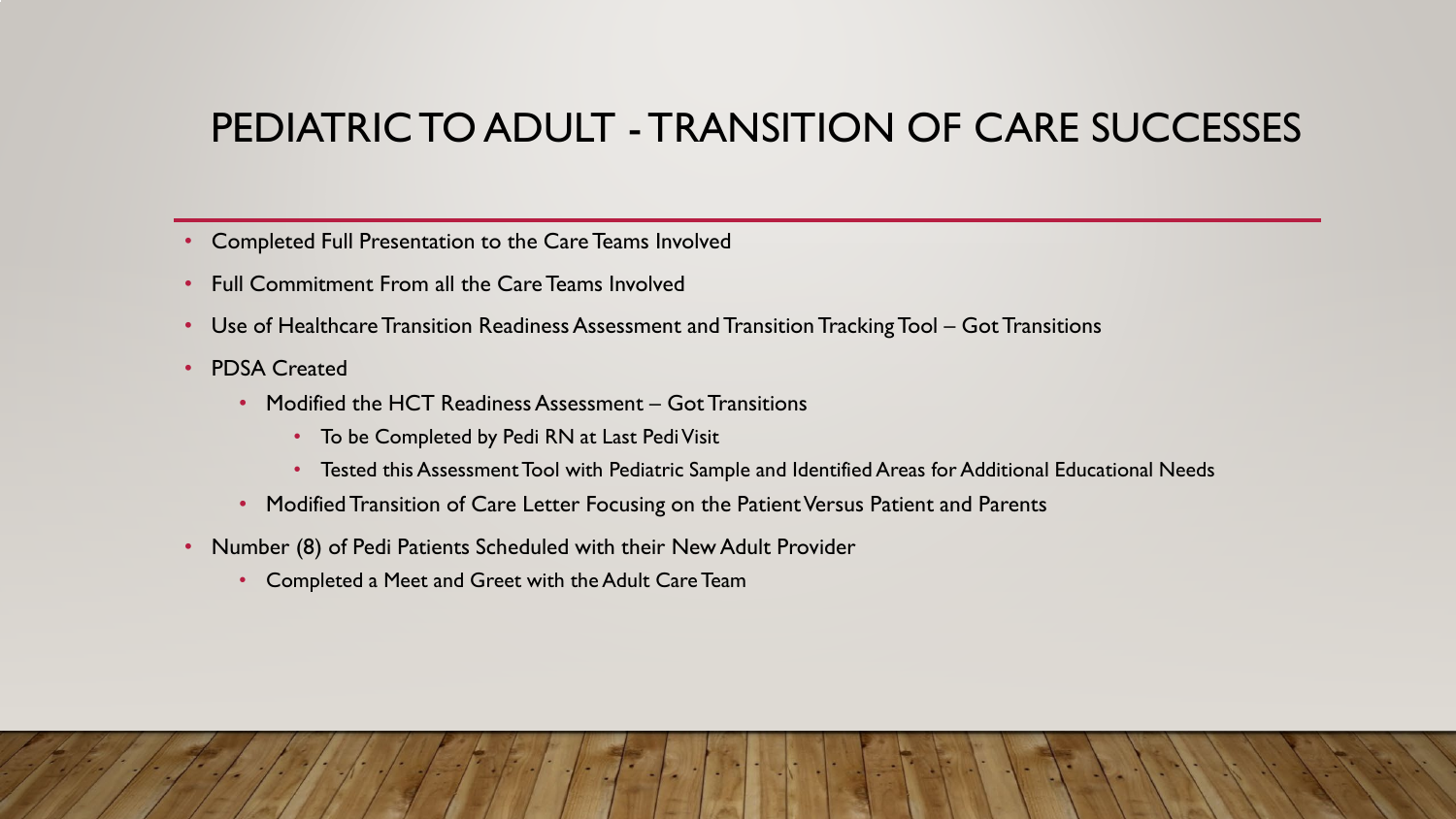### PEDIATRIC TO ADULT - TRANSITION OF CARE CHALLENGES

- Clinicians Hesitant to Have Transition of Care Conversations Starting at Early Age (13 yr)
- Patients with Special Needs Having Difficulty with Readiness Assessment Questions
	- Requiring Help from Parent or Guardian
	- After 18 yr patients with Special Needs require Power of Attorney (for parent to help)
- Identified one Patient in Pilot who Decided not to Participate due to Relocation
- Something to Think About
	- Expand Approach for Transition at age 18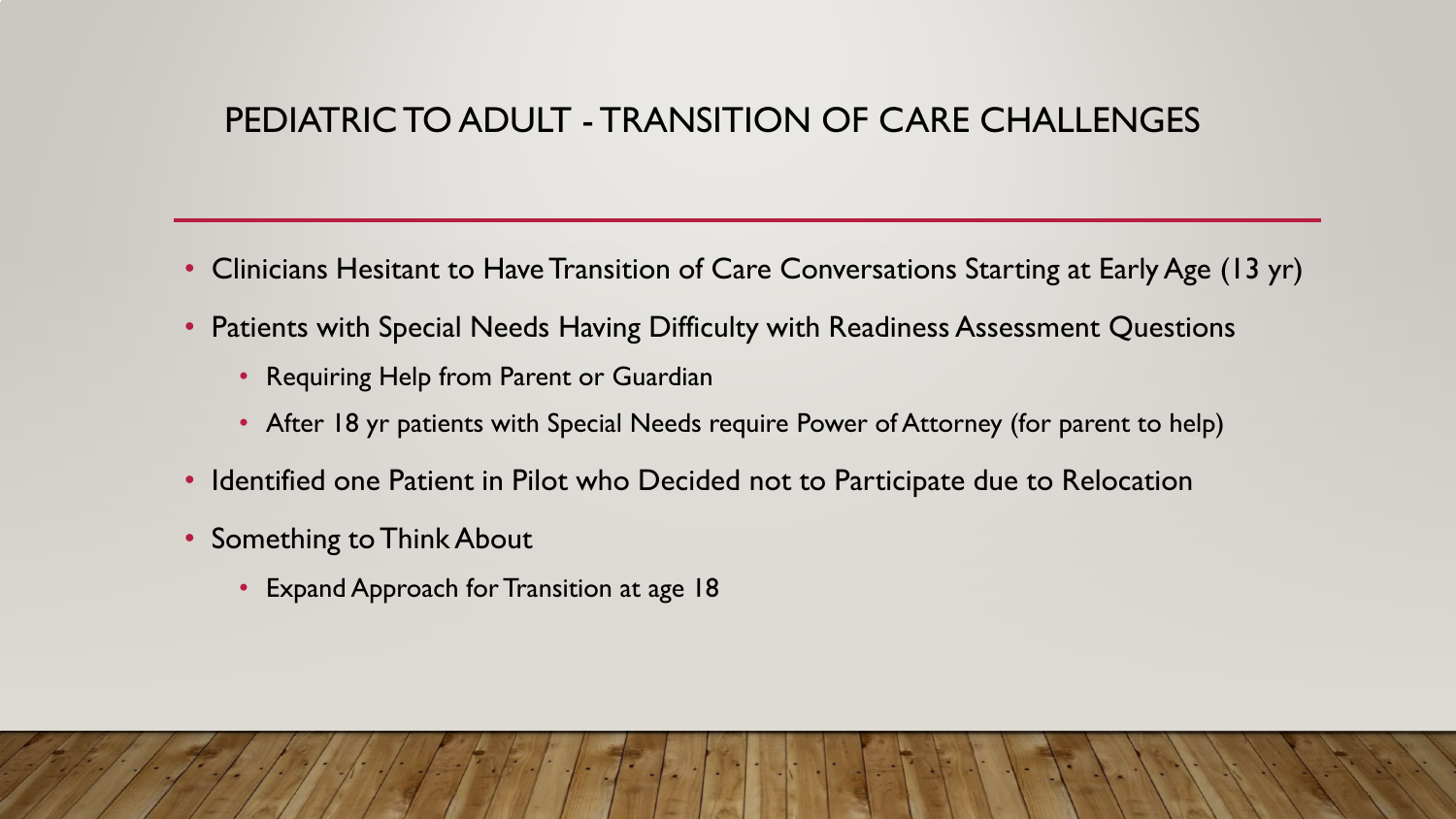## PEDIATRIC TO ADULT - TRANSITION OF CARE

- Next Steps
	- Continue with New Transition Letter that Targets the Patient Versus the Patient and Parent
		- PDSA Complete
	- Develop Process for Surveying the Young Adult After the First Visit with New Provider

What can your fellow practices assist you with in developing a sustainable HCT process in your practice?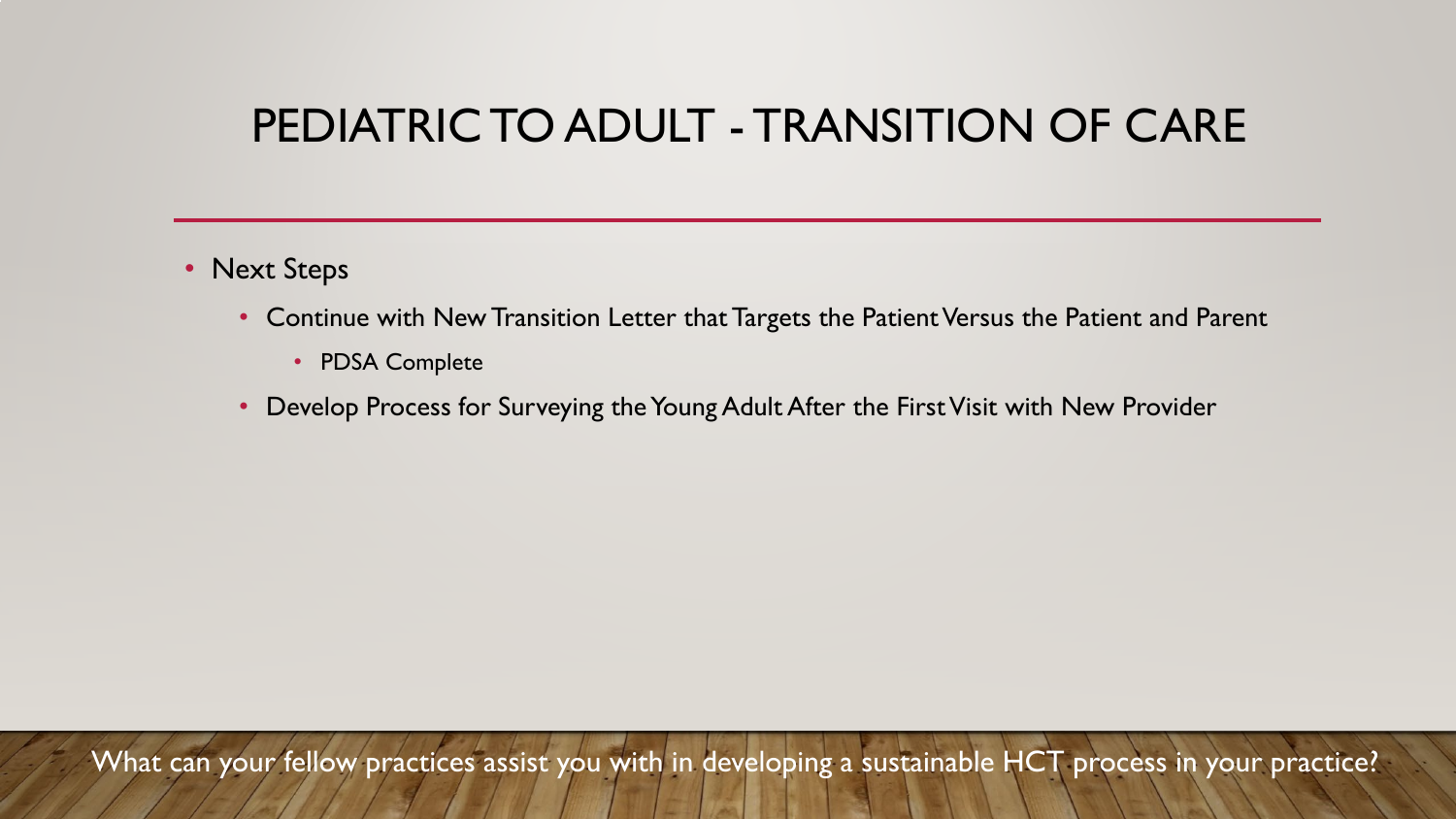## PROVIDENCE COMMUNITY HEALTH CENTERS

Michael Leighton HCD Randall Square Michael Spoerri HCD Chafee Patricia Terceira HCD Capitol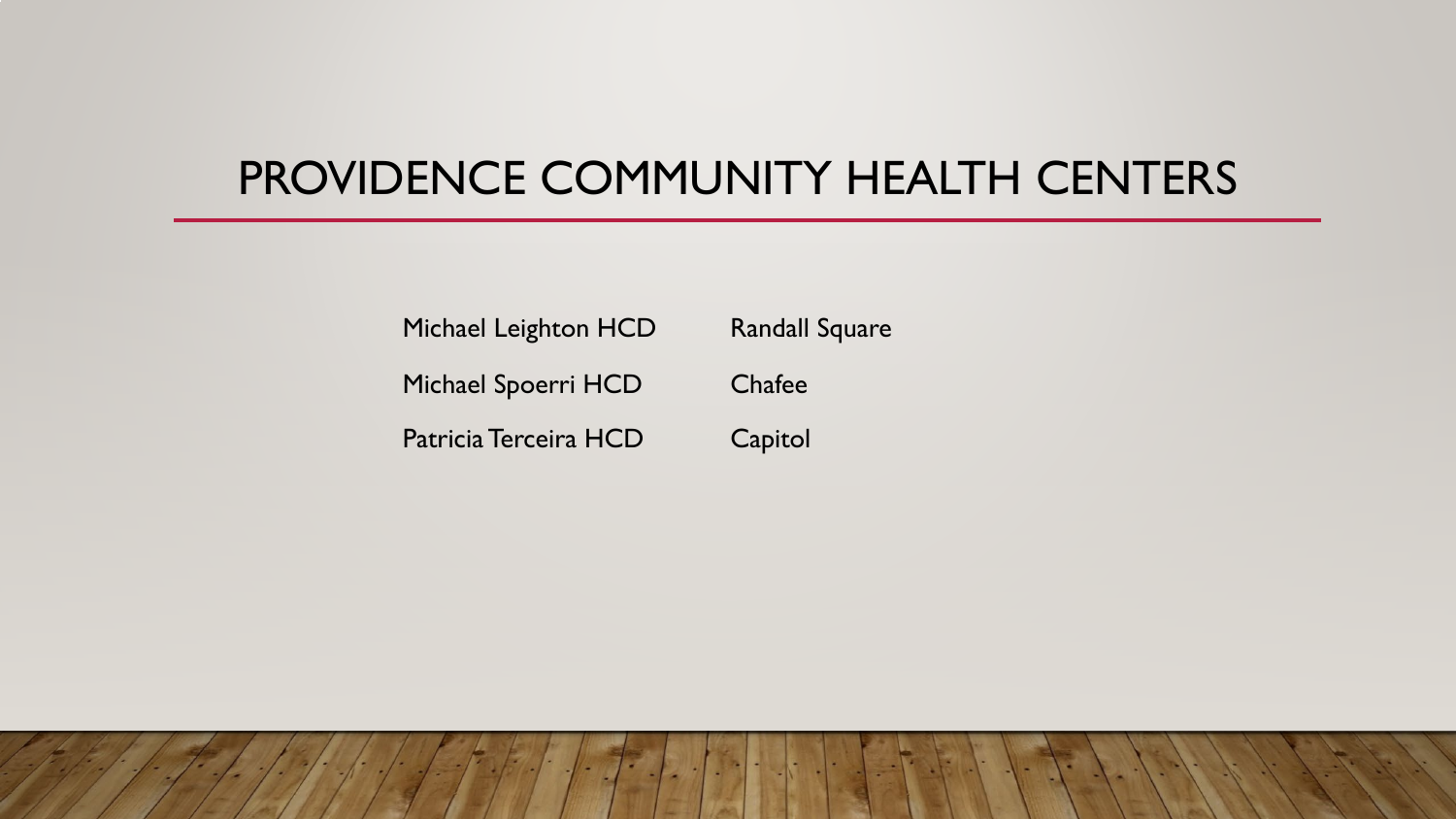## **Hasbro Pediatric Primary Care / Center for Primary Care Successes, Challenges & Plans**

#### **Successes:**

- Having a visit labelled specifically as a transition visit made it easier to focus on the transition. It also helped with the scheduling and content of  $1<sup>st</sup>$  adult visit. Secure chat helped provide information on past hx to set up for success of adult visit.
- Helped families realize the need to have guardianship issues worked out officially and feel comfortable with that.
- Interesting that patients chose in-person care over video for last visit.

#### **Challenges:**

- We have a good process for the pilot. Translating that going forward is something that needs to be discussed in the future.
- The average person doesn't understand insurance  $$ need to explain that can't have two physicals in one year. Has to be scheduled as establishing care.

**Plans:** For the next cycle, we will change the way in which the appts are made. The pediatric providers will contact Damarys Garcia at the CPC via secure chat, providing some personal information about the patient as appropriate. Damarys will then contact the YA to schedule the visit and communicate back to the provider regarding the upcoming appt schedule.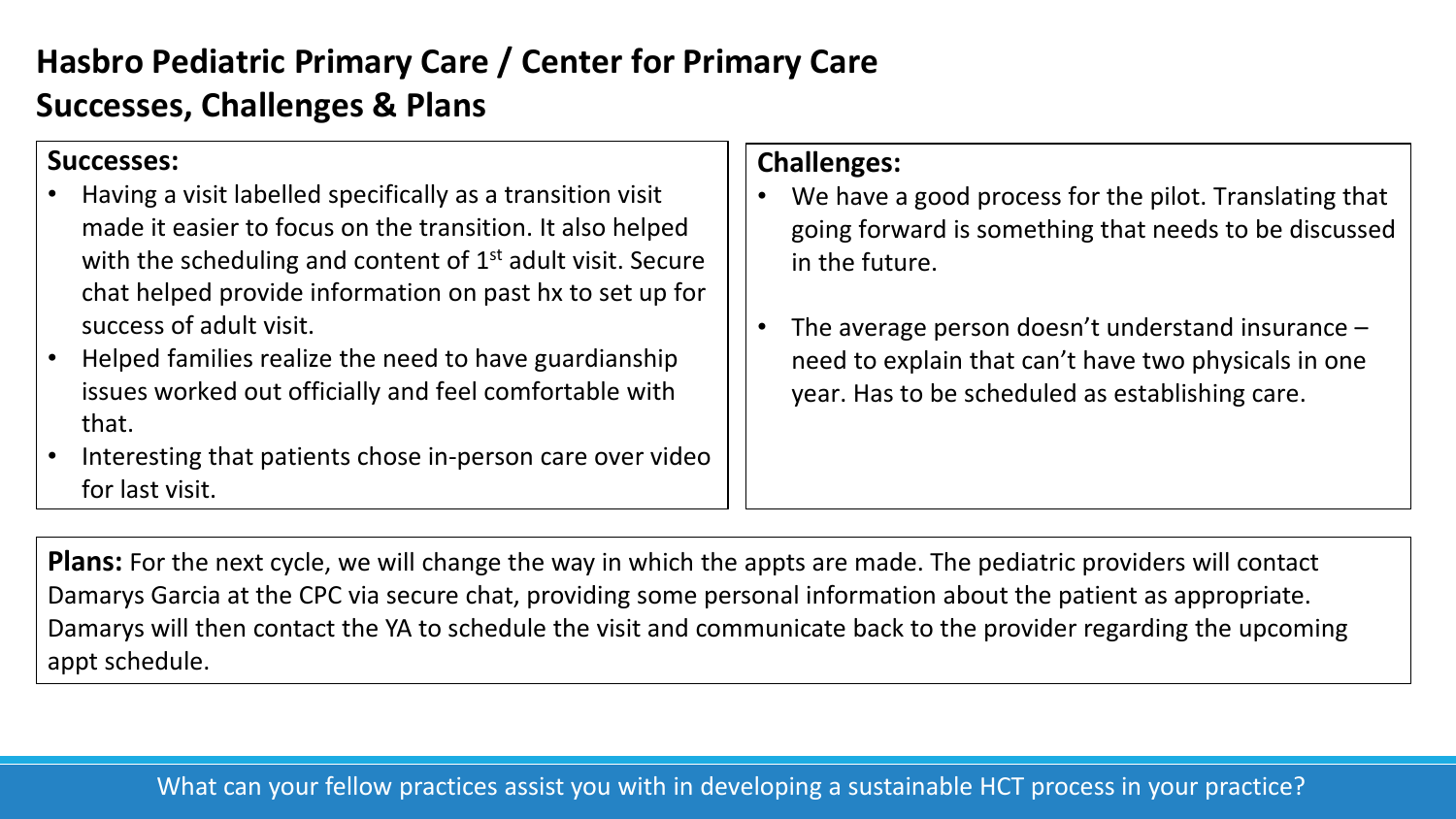## **Timeline**

| <b>Pediatric Timeline at a glance</b> |                                    |                                                                   |                                                                                                                                                                | <b>Adult Timeline at a glance</b>                                                                                                                                                                                                |                                                                                |
|---------------------------------------|------------------------------------|-------------------------------------------------------------------|----------------------------------------------------------------------------------------------------------------------------------------------------------------|----------------------------------------------------------------------------------------------------------------------------------------------------------------------------------------------------------------------------------|--------------------------------------------------------------------------------|
|                                       | <b>Start-Up Phase (months 1-4)</b> |                                                                   | Process Deliverables/ Workflows: Practice meets monthly with PF during<br>months 1, 2 and 3; Adult and pediatric team meets with PF during month 4;            | Process Deliverables/ Workflows: Practice meets monthly with PF during                                                                                                                                                           | months 1, 2 and 3; Adult and pediatric team meets with PF during month 4;      |
| Month 1:                              | May 19 - May 31,<br>2021           | assessment, monthly meetings scheduled                            | Pediatric/Adult practices connected, QI team completes Got Transitions HCT                                                                                     | Pediatric/Adult practices connected, QI team completes Got Transitions<br>HCT assessment, monthly meetings with QI team and facilitator scheduled                                                                                |                                                                                |
| Month 2:                              | <b>June 2021</b>                   | Transition planning - customize tools and process<br>patients:    | Pediatric: 5 youth/young adults identified for transfer/participation in adult<br>practice pilot group and agree to participation; Adult: plan for tracking of | Transition planning - customize tools and process<br>Adult: plan for tracking of patients; Pediatric: 5 youth/young adults<br>identified for transfer/participation in adult practice pilot group and agree<br>to participation; |                                                                                |
| Month 3:                              | <b>July 2021</b>                   | Cust                                                              |                                                                                                                                                                | Customize transfer/receive tools                                                                                                                                                                                                 |                                                                                |
| Month 4:                              | August 2021                        | You are here<br>C <sub>Y</sub>                                    | rocess; PDSA cycles on Core Elements 4, 5,                                                                                                                     | Customize transfer completion process; customize process for initial visit;<br>PDSA cycles on Core Elements 3,4,5                                                                                                                |                                                                                |
|                                       | <b>Pilot Phase (months 5-12)</b>   | onth <sub>5</sub>                                                 | ting it in place : team meets with PF monthly, Peer Learning Meeting                                                                                           |                                                                                                                                                                                                                                  | Putting it in place : team meets with PF monthly, Peer Learning Mtg. month     |
| Month 5:                              | September 2021                     | art to test HCT Transfer Pilot with 5 Pediatric Patients (Mo.5-7) |                                                                                                                                                                | Pediatric: Start to test HCT Transfer Pilot with 5 Pediatric Patients (Months<br>$5-7)$<br>Adult: receive and review transfer packet                                                                                             |                                                                                |
| Month 6:                              | October 2021                       |                                                                   | Joint Communication/Telehealth Call for Each Transferring Patient (Mo. 6-8) Joint Communication/Telehealth Call for Each Transferring Patient (Months          | $6-8)$                                                                                                                                                                                                                           |                                                                                |
| Month 7:                              | November 2021                      |                                                                   |                                                                                                                                                                |                                                                                                                                                                                                                                  |                                                                                |
| Month 8:                              | December 2021                      | $\mathbf{u}$                                                      | $\boldsymbol{u}$                                                                                                                                               | $\mathbf{u}$                                                                                                                                                                                                                     |                                                                                |
| <b>Month 8:</b>                       | December 2021                      | patient feedback survey (Mo. 8-11)                                | Adult: Integration into Adult Care: Completion of Initial Adult Visit and HCT                                                                                  | feedback survey (Months 8-11)                                                                                                                                                                                                    | Integration into Adult Care: Completion of Initial Adult Visit and HCT patient |
| Month 9:                              | January 2022                       |                                                                   |                                                                                                                                                                |                                                                                                                                                                                                                                  |                                                                                |
| Month 10:                             | February 2022                      |                                                                   |                                                                                                                                                                |                                                                                                                                                                                                                                  |                                                                                |
| Month 11:                             | March 2022                         | $\mathbf{u}$                                                      | $\mathbf{u}$                                                                                                                                                   | $\mathbf{u}$                                                                                                                                                                                                                     |                                                                                |
|                                       |                                    | <b>Wrapping it up: Peer Learning Collaborative Meeting</b>        |                                                                                                                                                                | <b>Wrapping it up: Peer Learning Collaborative Meeting</b>                                                                                                                                                                       |                                                                                |
| Month 12:                             | April 2022                         | plan for sustainability and spread                                | Complete assessment of HCT activities, analyzed pre/post improvement,                                                                                          | Complete assessment of HCT activities, share/discuss pre/post<br>improvement, plan for sustainability and spread                                                                                                                 |                                                                                |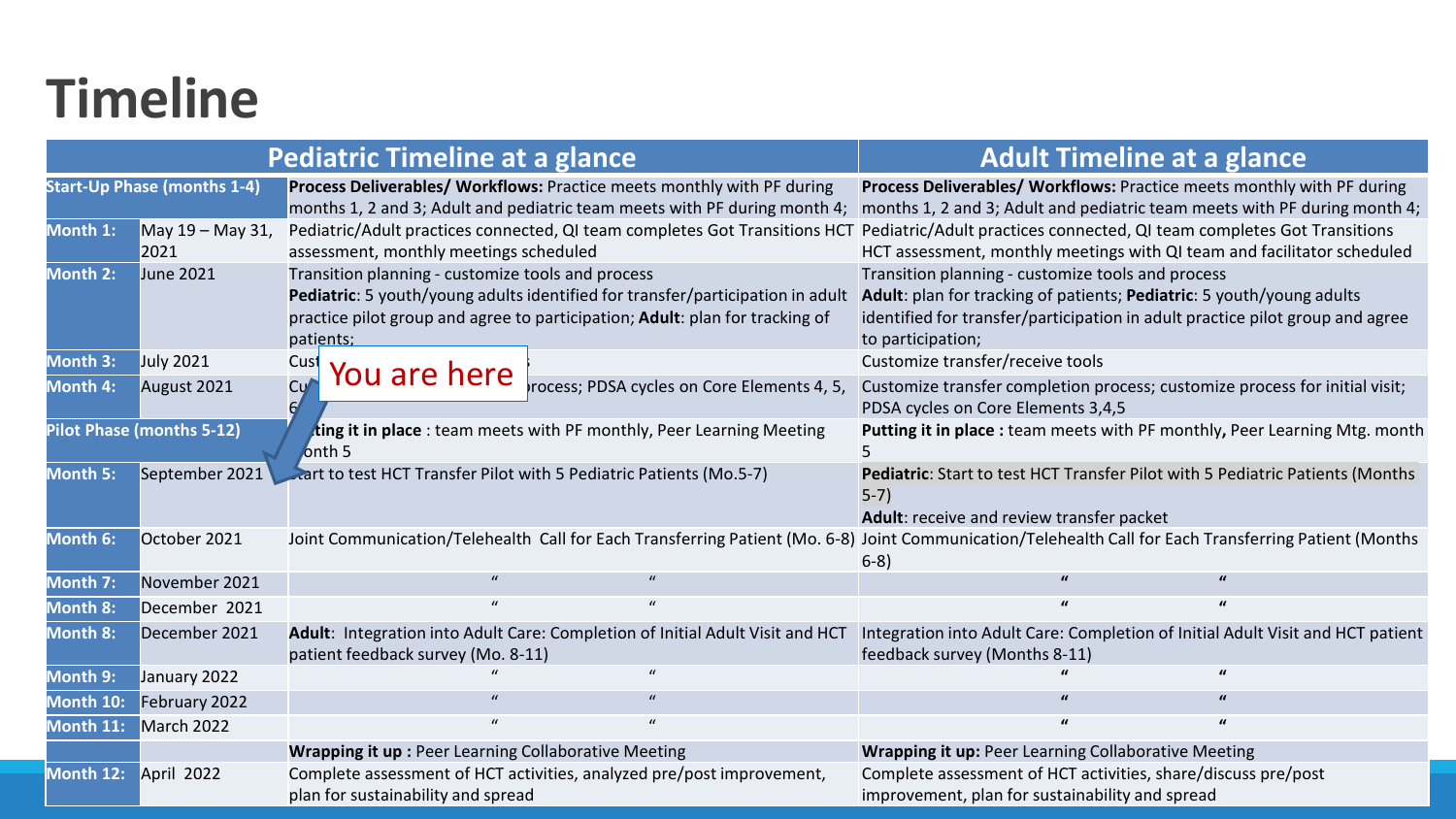## **Next Steps**

- **Start to test HCT Transfer Pilot with 5 Pediatric Patients (Mo.5-7)**
- **Conduct Joint Communication/Telehealth Calls for Each Transferring Patient (Mo. 6-8)**
- **Completion of Initial Adult Visit and HCT patient feedback survey (Mo. 8-11)**

## *Next & final meeting on April 6, 2022*

*Would having another debriefing session like we did today be helpful to assist you in making progress on your HCT improvement process (Dec 7th)?*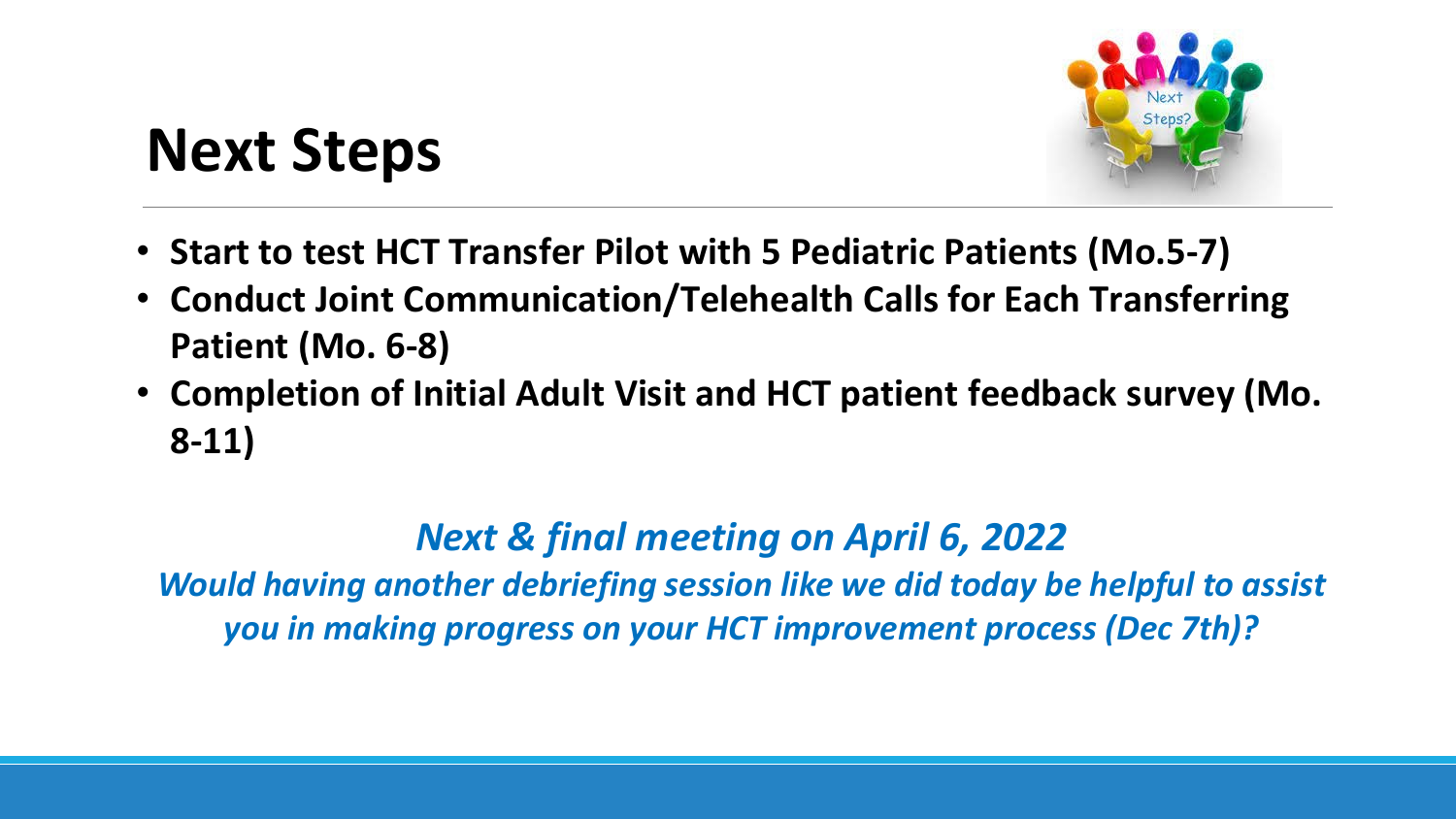## **Stay Tuned…**

**In consultation with the National Alliance, looking to develop plan to identify costs associated with Transfer of Care work. This will help us work with health plans in discussions for payment on transition of care codes that are part of the EPSTD.**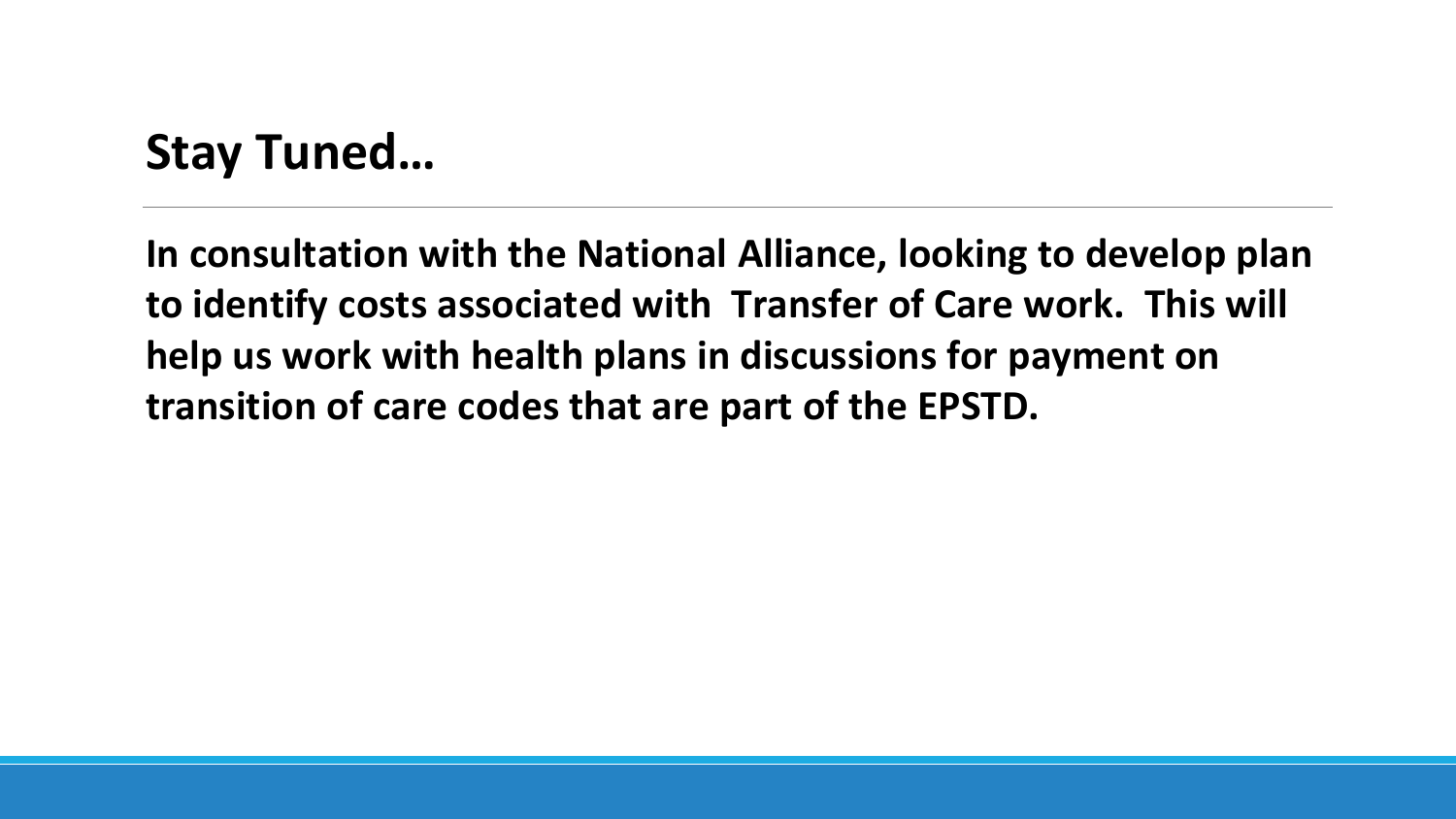## **Milestone Document Pediatric & Adult**

**Pediatric and Adult Transfer of Care QI Milestone Summaries**

**Pediatric and Adult Transfer of Care Work Plans**